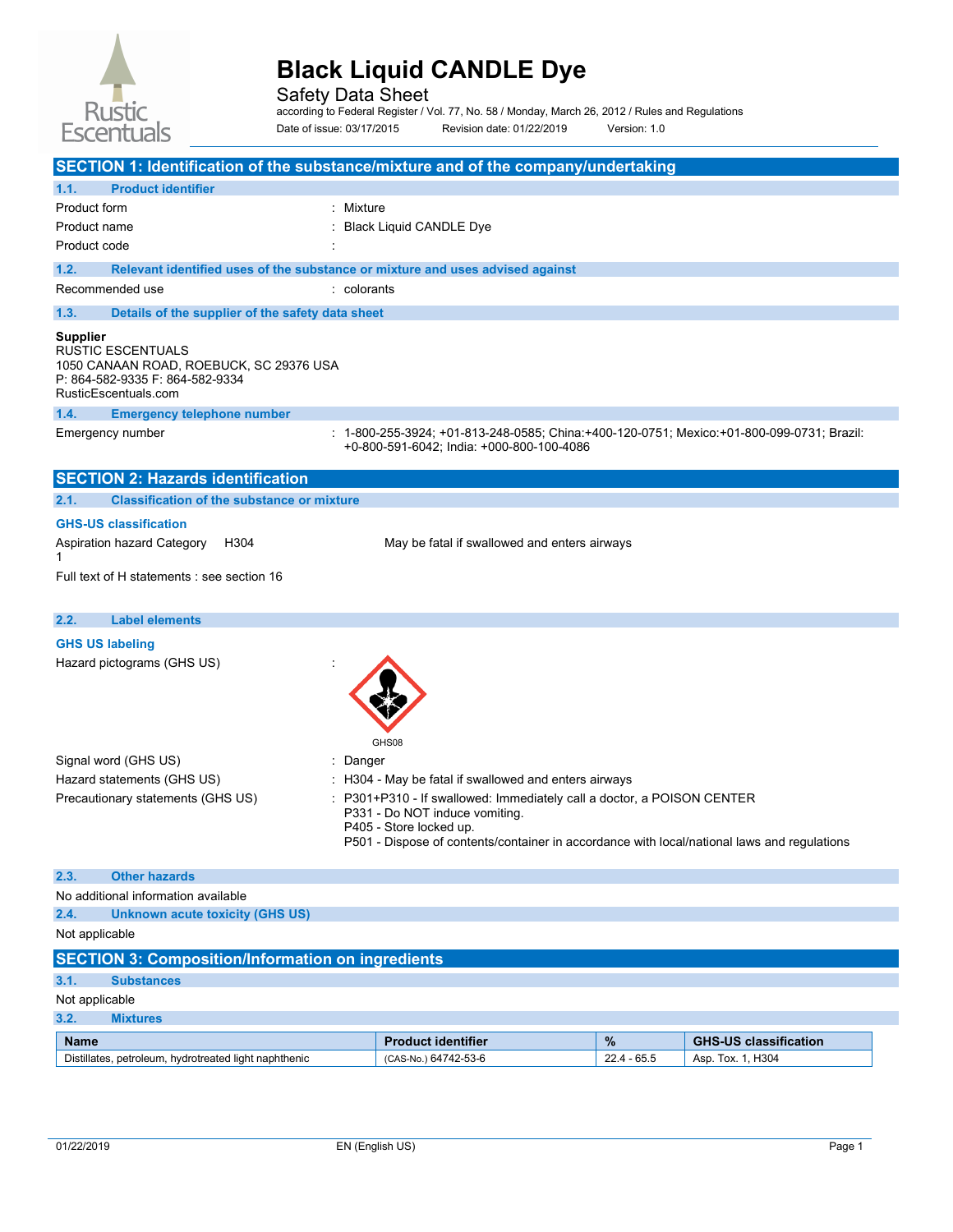Safety Data Sheet according to Federal Register / Vol. 77, No. 58 / Monday, March 26, 2012 / Rules and Regulations

#### Full text of H-phrases: see section 16

| <b>SECTION 4: First aid measures</b>                                                                                                                |                                                                                                                                                                                                                                                                                                                          |  |  |
|-----------------------------------------------------------------------------------------------------------------------------------------------------|--------------------------------------------------------------------------------------------------------------------------------------------------------------------------------------------------------------------------------------------------------------------------------------------------------------------------|--|--|
| <b>Description of first aid measures</b><br>4.1.                                                                                                    |                                                                                                                                                                                                                                                                                                                          |  |  |
| First-aid measures general                                                                                                                          | : Never give anything by mouth to an unconscious person. If you feel unwell, seek medical<br>advice (show the label where possible).                                                                                                                                                                                     |  |  |
| First-aid measures after inhalation                                                                                                                 | : Allow victim to breathe fresh air. Allow the victim to rest.                                                                                                                                                                                                                                                           |  |  |
| First-aid measures after skin contact                                                                                                               | Remove affected clothing and wash all exposed skin area with mild soap and water, followed<br>by warm water rinse. If skin irritation or rash occurs: Get medical advice/attention. Specific<br>treatment (see Get medical advice/attention. on this label). If skin irritation occurs: Get medical<br>advice/attention. |  |  |
| First-aid measures after eye contact                                                                                                                | : Rinse immediately with plenty of water. Obtain medical attention if pain, blinking or redness<br>persists.                                                                                                                                                                                                             |  |  |
| First-aid measures after ingestion                                                                                                                  | : Immediately call a poison center or doctor/physician. Rinse mouth. Do NOT induce vomiting.<br>Obtain emergency medical attention.                                                                                                                                                                                      |  |  |
| 4.2.<br>Most important symptoms and effects, both acute and delayed                                                                                 |                                                                                                                                                                                                                                                                                                                          |  |  |
| Potential Adverse human health effects and<br>symptoms                                                                                              | : Based on available data, the classification criteria are not met.                                                                                                                                                                                                                                                      |  |  |
| Symptoms/effects                                                                                                                                    | : Not expected to present a significant hazard under anticipated conditions of normal use.                                                                                                                                                                                                                               |  |  |
| Symptoms/effects after ingestion                                                                                                                    | : May be fatal if swallowed and enters airways.                                                                                                                                                                                                                                                                          |  |  |
| 4.3.<br>Indication of any immediate medical attention and special treatment needed                                                                  |                                                                                                                                                                                                                                                                                                                          |  |  |
| No additional information available                                                                                                                 |                                                                                                                                                                                                                                                                                                                          |  |  |
| <b>SECTION 5: Firefighting measures</b>                                                                                                             |                                                                                                                                                                                                                                                                                                                          |  |  |
| <b>Extinguishing media</b><br>5.1.                                                                                                                  |                                                                                                                                                                                                                                                                                                                          |  |  |
| Suitable extinguishing media                                                                                                                        | : Foam. Dry powder. Carbon dioxide. Water spray. Sand.                                                                                                                                                                                                                                                                   |  |  |
| Unsuitable extinguishing media                                                                                                                      | : Do not use a heavy water stream.                                                                                                                                                                                                                                                                                       |  |  |
| 5.2.<br>Special hazards arising from the substance or mixture                                                                                       |                                                                                                                                                                                                                                                                                                                          |  |  |
| No additional information available                                                                                                                 |                                                                                                                                                                                                                                                                                                                          |  |  |
| 5.3.<br><b>Advice for firefighters</b>                                                                                                              |                                                                                                                                                                                                                                                                                                                          |  |  |
| Firefighting instructions                                                                                                                           | : Use water spray or fog for cooling exposed containers. Exercise caution when fighting any<br>chemical fire. Prevent fire-fighting water from entering environment.                                                                                                                                                     |  |  |
| Protection during firefighting                                                                                                                      | : Do not enter fire area without proper protective equipment, including respiratory protection.                                                                                                                                                                                                                          |  |  |
| <b>SECTION 6: Accidental release measures</b>                                                                                                       |                                                                                                                                                                                                                                                                                                                          |  |  |
| 6.1.<br>Personal precautions, protective equipment and emergency procedures                                                                         |                                                                                                                                                                                                                                                                                                                          |  |  |
| 6.1.1.<br>For non-emergency personnel                                                                                                               |                                                                                                                                                                                                                                                                                                                          |  |  |
| <b>Emergency procedures</b>                                                                                                                         | : Evacuate unnecessary personnel.                                                                                                                                                                                                                                                                                        |  |  |
| 6.1.2.<br>For emergency responders                                                                                                                  |                                                                                                                                                                                                                                                                                                                          |  |  |
| Protective equipment                                                                                                                                | Equip cleanup crew with proper protection.                                                                                                                                                                                                                                                                               |  |  |
| <b>Emergency procedures</b>                                                                                                                         | : Ventilate area.                                                                                                                                                                                                                                                                                                        |  |  |
|                                                                                                                                                     |                                                                                                                                                                                                                                                                                                                          |  |  |
| 6.2.<br><b>Environmental precautions</b><br>Prevent entry to sewers and public waters. Notify authorities if liquid enters sewers or public waters. |                                                                                                                                                                                                                                                                                                                          |  |  |
|                                                                                                                                                     |                                                                                                                                                                                                                                                                                                                          |  |  |
| 6.3.<br>Methods and material for containment and cleaning up                                                                                        |                                                                                                                                                                                                                                                                                                                          |  |  |
| Methods for cleaning up                                                                                                                             | : Soak up spills with inert solids, such as clay or diatomaceous earth as soon as possible. Collect<br>spillage. Store away from other materials.                                                                                                                                                                        |  |  |
| <b>Reference to other sections</b><br>6.4.                                                                                                          |                                                                                                                                                                                                                                                                                                                          |  |  |
| See Heading 8. Exposure controls and personal protection.                                                                                           |                                                                                                                                                                                                                                                                                                                          |  |  |
| <b>SECTION 7: Handling and storage</b>                                                                                                              |                                                                                                                                                                                                                                                                                                                          |  |  |
| <b>Precautions for safe handling</b><br>7.1.                                                                                                        |                                                                                                                                                                                                                                                                                                                          |  |  |
| Precautions for safe handling                                                                                                                       | Wash hands and other exposed areas with mild soap and water before eating, drinking or<br>smoking and when leaving work. Provide good ventilation in process area to prevent formation<br>of vapor.                                                                                                                      |  |  |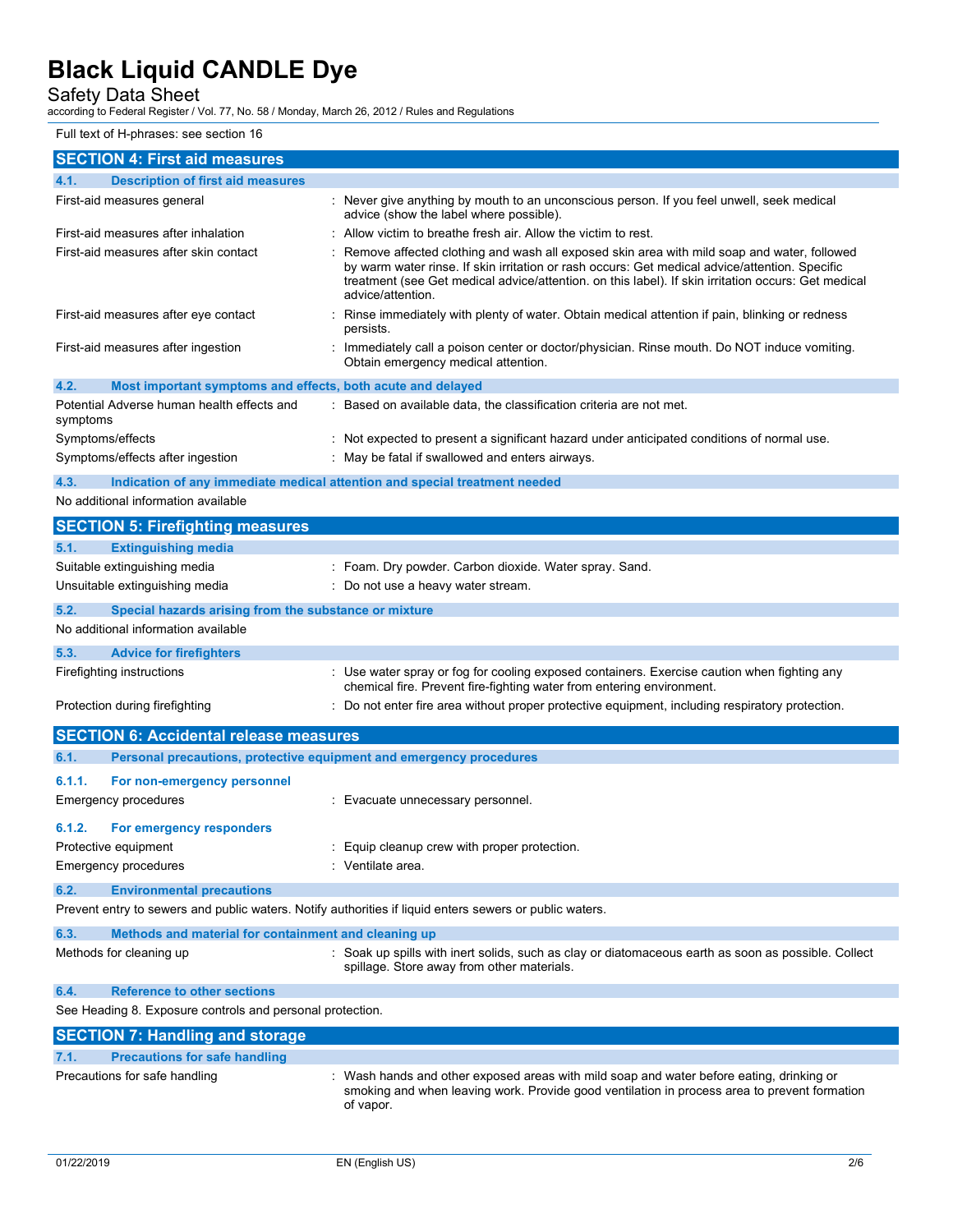Safety Data Sheet according to Federal Register / Vol. 77, No. 58 / Monday, March 26, 2012 / Rules and Regulations

| Conditions for safe storage, including any incompatibilities<br>7.2. |                                                                                                                                                                                                                                |
|----------------------------------------------------------------------|--------------------------------------------------------------------------------------------------------------------------------------------------------------------------------------------------------------------------------|
| <b>Technical measures</b>                                            | : Prior to use, shake well to restore the suspension.                                                                                                                                                                          |
| Storage conditions                                                   | : Keep only in the original container in a cool, well ventilated place away from : Keep away from<br>heat, hot surfaces, sparks, open flames and other ignition sources. No smoking. Keep<br>container closed when not in use. |
| Incompatible products                                                | : Strong bases. Strong acids.                                                                                                                                                                                                  |
| Incompatible materials                                               | : Sources of ignition. Direct sunlight.                                                                                                                                                                                        |
| Maximum storage period                                               | : 1 year                                                                                                                                                                                                                       |
| Storage temperature                                                  | : 25 °C                                                                                                                                                                                                                        |
| Storage area                                                         | : Store in a well-ventilated place. Store away from heat.                                                                                                                                                                      |
| Special rules on packaging                                           | : Store in a closed container.                                                                                                                                                                                                 |
| Packaging materials                                                  | : Do not store in corrodable metal.                                                                                                                                                                                            |

#### **7.3. Specific end use(s)**

No additional information available

|                 | <b>SECTION 8: Exposure controls/personal protection</b> |                                   |
|-----------------|---------------------------------------------------------|-----------------------------------|
| 8.1.            | <b>Control parameters</b>                               |                                   |
|                 | No additional information available                     |                                   |
| 8.2.            | <b>Exposure controls</b>                                |                                   |
|                 | Personal protective equipment                           | : Avoid all unnecessary exposure. |
| Hand protection |                                                         | : Wear protective gloves.         |
|                 |                                                         |                                   |

| Eye protection         | : Chemical goggles or safety glasses.                 |
|------------------------|-------------------------------------------------------|
| Respiratory protection | : Wear respiratory protection. Wear appropriate mask. |

Other information  $\qquad \qquad :$  Do not eat, drink or smoke during use.

### **SECTION 9: Physical and chemical properties**

| 9.1.<br>Information on basic physical and chemical properties |                              |
|---------------------------------------------------------------|------------------------------|
| Physical state                                                | : Liquid                     |
| Color                                                         | : Black                      |
| Odor                                                          | $: a$ romatic                |
| Odor threshold                                                | : No data available          |
| pH                                                            | : No data available          |
| Relative evaporation rate (butyl acetate=1)                   | : No data available          |
| Melting point                                                 | : No data available          |
| Freezing point                                                | : No data available          |
| Boiling point                                                 | : No data available          |
| Flash point                                                   | : > 94 °C                    |
| Auto-ignition temperature                                     | : No data available          |
| Decomposition temperature                                     | : No data available          |
| Flammability (solid, gas)                                     | : No data available          |
| Vapor pressure                                                | : No data available          |
| Relative vapor density at 20 °C                               | : No data available          |
| Relative density                                              | : No data available          |
| Specific gravity / density                                    | : $0.99$ g/cm <sup>3</sup>   |
| Solubility                                                    | : Not soluble in water alone |
| Log Pow                                                       | : No data available          |
| Log Kow                                                       | : No data available          |
| Viscosity, kinematic                                          | : No data available          |
| Viscosity, dynamic                                            | : No data available          |
| Explosive properties                                          | : No data available          |
| Oxidizing properties                                          | : No data available          |
|                                                               |                              |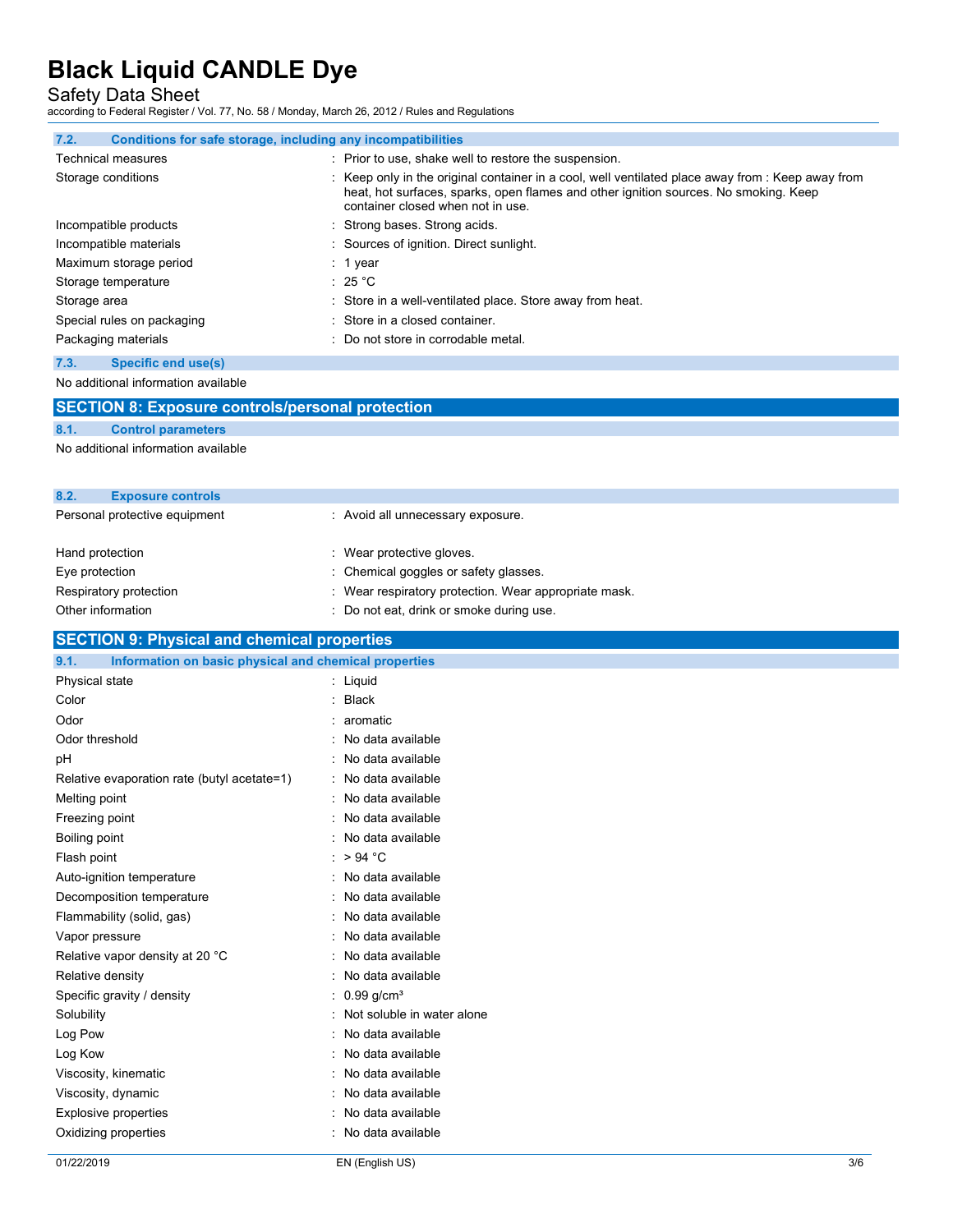### Safety Data Sheet

| according to Federal Register / Vol. 77, No. 58 / Monday, March 26, 2012 / Rules and Regulations |                                                                     |
|--------------------------------------------------------------------------------------------------|---------------------------------------------------------------------|
| <b>Explosion limits</b>                                                                          | : No data available                                                 |
| <b>Other information</b><br>9.2.                                                                 |                                                                     |
| No additional information available                                                              |                                                                     |
| <b>SECTION 10: Stability and reactivity</b>                                                      |                                                                     |
| 10.1.<br><b>Reactivity</b>                                                                       |                                                                     |
| No additional information available                                                              |                                                                     |
| 10.2.<br><b>Chemical stability</b>                                                               |                                                                     |
| Not established.                                                                                 |                                                                     |
| 10.3.<br><b>Possibility of hazardous reactions</b>                                               |                                                                     |
| Not established.                                                                                 |                                                                     |
| <b>Conditions to avoid</b><br>10.4.                                                              |                                                                     |
| Direct sunlight. Extremely high or low temperatures.                                             |                                                                     |
| 10.5.<br>Incompatible materials                                                                  |                                                                     |
| Strong acids. Strong bases.                                                                      |                                                                     |
| 10.6.<br><b>Hazardous decomposition products</b>                                                 |                                                                     |
| fume. Carbon monoxide. Carbon dioxide.                                                           |                                                                     |
| <b>SECTION 11: Toxicological information</b>                                                     |                                                                     |
| 11.1.<br>Information on toxicological effects                                                    |                                                                     |
|                                                                                                  |                                                                     |
| Acute toxicity                                                                                   | : Not classified                                                    |
| <b>Black Liquid CANDLE Dye</b>                                                                   |                                                                     |
| Skin corrosion/irritation                                                                        | : Not classified                                                    |
| Serious eye damage/irritation                                                                    | Not classified                                                      |
| Respiratory or skin sensitization                                                                | Not classified                                                      |
| Germ cell mutagenicity                                                                           | Not classified                                                      |
|                                                                                                  | Based on available data, the classification criteria are not met    |
| Carcinogenicity                                                                                  | Not classified                                                      |
| <b>Black Liquid CANDLE Dye</b>                                                                   |                                                                     |
| Reproductive toxicity                                                                            | : Not classified                                                    |
|                                                                                                  | Based on available data, the classification criteria are not met    |
| Specific target organ toxicity – single exposure                                                 | Not classified                                                      |
| <b>Black Liquid CANDLE Dye</b>                                                                   |                                                                     |
| Specific target organ toxicity - repeated<br>exposure                                            | : Not classified                                                    |
| Aspiration hazard                                                                                | : May be fatal if swallowed and enters airways.                     |
| Potential Adverse human health effects and                                                       | : Based on available data, the classification criteria are not met. |
| symptoms                                                                                         |                                                                     |
| Symptoms/effects after ingestion                                                                 | : May be fatal if swallowed and enters airways.                     |
| <b>SECTION 12: Ecological information</b>                                                        |                                                                     |
| 12.1.<br><b>Toxicity</b>                                                                         |                                                                     |
| No additional information available                                                              |                                                                     |
| 12.2.<br><b>Persistence and degradability</b>                                                    |                                                                     |
| <b>Black Liquid CANDLE Dye</b>                                                                   |                                                                     |
| Persistence and degradability                                                                    | Not established.                                                    |
| <b>Bioaccumulative potential</b><br>12.3.                                                        |                                                                     |
| <b>Black Liquid CANDLE Dye</b>                                                                   |                                                                     |
| Bioaccumulative potential                                                                        | Not established.                                                    |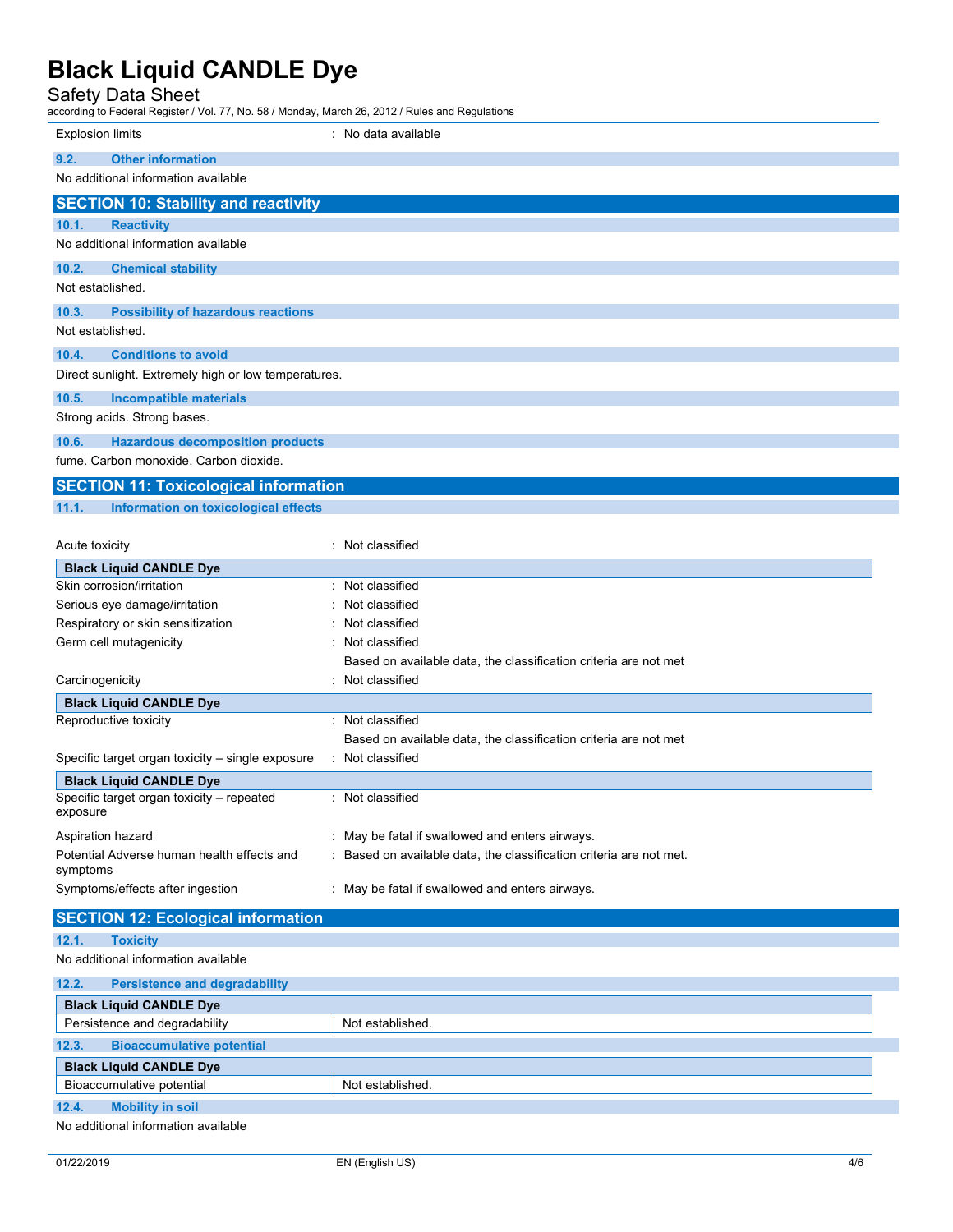Safety Data Sheet according to Federal Register / Vol. 77, No. 58 / Monday, March 26, 2012 / Rules and Regulations

| 12.5.<br><b>Other adverse effects</b>                                                                                                                         |                                                                                                                                                                  |  |  |  |
|---------------------------------------------------------------------------------------------------------------------------------------------------------------|------------------------------------------------------------------------------------------------------------------------------------------------------------------|--|--|--|
| Effect on the ozone layer                                                                                                                                     | : No additional information available                                                                                                                            |  |  |  |
|                                                                                                                                                               |                                                                                                                                                                  |  |  |  |
| Other information                                                                                                                                             | : Avoid release to the environment.                                                                                                                              |  |  |  |
| <b>SECTION 13: Disposal considerations</b>                                                                                                                    |                                                                                                                                                                  |  |  |  |
|                                                                                                                                                               |                                                                                                                                                                  |  |  |  |
| 13.1.<br><b>Waste treatment methods</b>                                                                                                                       |                                                                                                                                                                  |  |  |  |
| Product/Packaging disposal recommendations                                                                                                                    | Dispose of contents/container in accordance with local/national laws and regulations. Dispose<br>in a safe manner in accordance with local/national regulations. |  |  |  |
| Ecology - waste materials                                                                                                                                     | : Hazardous waste due to toxicity. Avoid release to the environment.                                                                                             |  |  |  |
|                                                                                                                                                               |                                                                                                                                                                  |  |  |  |
| <b>SECTION 14: Transport information</b>                                                                                                                      |                                                                                                                                                                  |  |  |  |
| In accordance with DOT                                                                                                                                        |                                                                                                                                                                  |  |  |  |
| Not regulated for transport                                                                                                                                   |                                                                                                                                                                  |  |  |  |
| <b>Additional information</b>                                                                                                                                 |                                                                                                                                                                  |  |  |  |
| Other information                                                                                                                                             | : No supplementary information available.                                                                                                                        |  |  |  |
|                                                                                                                                                               |                                                                                                                                                                  |  |  |  |
| <b>ADR</b>                                                                                                                                                    |                                                                                                                                                                  |  |  |  |
| No additional information available                                                                                                                           |                                                                                                                                                                  |  |  |  |
|                                                                                                                                                               |                                                                                                                                                                  |  |  |  |
| <b>Transport by sea</b>                                                                                                                                       |                                                                                                                                                                  |  |  |  |
| No additional information available                                                                                                                           |                                                                                                                                                                  |  |  |  |
| Air transport                                                                                                                                                 |                                                                                                                                                                  |  |  |  |
| No additional information available                                                                                                                           |                                                                                                                                                                  |  |  |  |
| <b>SECTION 15: Regulatory information</b>                                                                                                                     |                                                                                                                                                                  |  |  |  |
| <b>15.1. US Federal regulations</b>                                                                                                                           |                                                                                                                                                                  |  |  |  |
|                                                                                                                                                               | All components of this product are listed, or excluded from listing, on the United States Environmental Protection Agency Toxic                                  |  |  |  |
| Substances Control Act (TSCA) inventory.                                                                                                                      |                                                                                                                                                                  |  |  |  |
|                                                                                                                                                               |                                                                                                                                                                  |  |  |  |
| 15.2. International regulations                                                                                                                               |                                                                                                                                                                  |  |  |  |
| <b>CANADA</b>                                                                                                                                                 |                                                                                                                                                                  |  |  |  |
|                                                                                                                                                               |                                                                                                                                                                  |  |  |  |
| Distillates, petroleum, hydrotreated light naphthenic (64742-53-6)                                                                                            |                                                                                                                                                                  |  |  |  |
| Listed on the Canadian DSL (Domestic Substances List)                                                                                                         |                                                                                                                                                                  |  |  |  |
| <b>EU-Regulations</b>                                                                                                                                         |                                                                                                                                                                  |  |  |  |
| Distillates, petroleum, hydrotreated light naphthenic (64742-53-6)                                                                                            |                                                                                                                                                                  |  |  |  |
| Listed on the EEC inventory EINECS (European Inventory of Existing Commercial Chemical Substances)                                                            |                                                                                                                                                                  |  |  |  |
| Classification according to Regulation (EC) No. 1272/2008 [CLP]                                                                                               |                                                                                                                                                                  |  |  |  |
| Not determined                                                                                                                                                |                                                                                                                                                                  |  |  |  |
|                                                                                                                                                               |                                                                                                                                                                  |  |  |  |
| Classification according to Directive 67/548/EEC [DSD] or 1999/45/EC [DPD]                                                                                    |                                                                                                                                                                  |  |  |  |
| 15.2.2.<br><b>National regulations</b>                                                                                                                        |                                                                                                                                                                  |  |  |  |
| Distillates, petroleum, hydrotreated light naphthenic (64742-53-6)                                                                                            |                                                                                                                                                                  |  |  |  |
| Listed on the AICS (Australian Inventory of Chemical Substances)<br>Listed on IECSC (Inventory of Existing Chemical Substances Produced or Imported in China) |                                                                                                                                                                  |  |  |  |
| Listed on the Korean ECL (Existing Chemicals List)                                                                                                            |                                                                                                                                                                  |  |  |  |
| Listed on NZIoC (New Zealand Inventory of Chemicals)<br>Listed on PICCS (Philippines Inventory of Chemicals and Chemical Substances)                          |                                                                                                                                                                  |  |  |  |
| Listed on the TCSI (Taiwan Chemical Substance Inventory)                                                                                                      |                                                                                                                                                                  |  |  |  |
|                                                                                                                                                               |                                                                                                                                                                  |  |  |  |
| 15.3. US State regulations                                                                                                                                    |                                                                                                                                                                  |  |  |  |
| developmental and/or reproductive harm                                                                                                                        | California Proposition 65 - This product does not contain any substances known to the state of California to cause cancer,                                       |  |  |  |

#### **Distillates, petroleum, hydrotreated light naphthenic (64742-53-6)**

U.S. - Massachusetts - Right To Know List